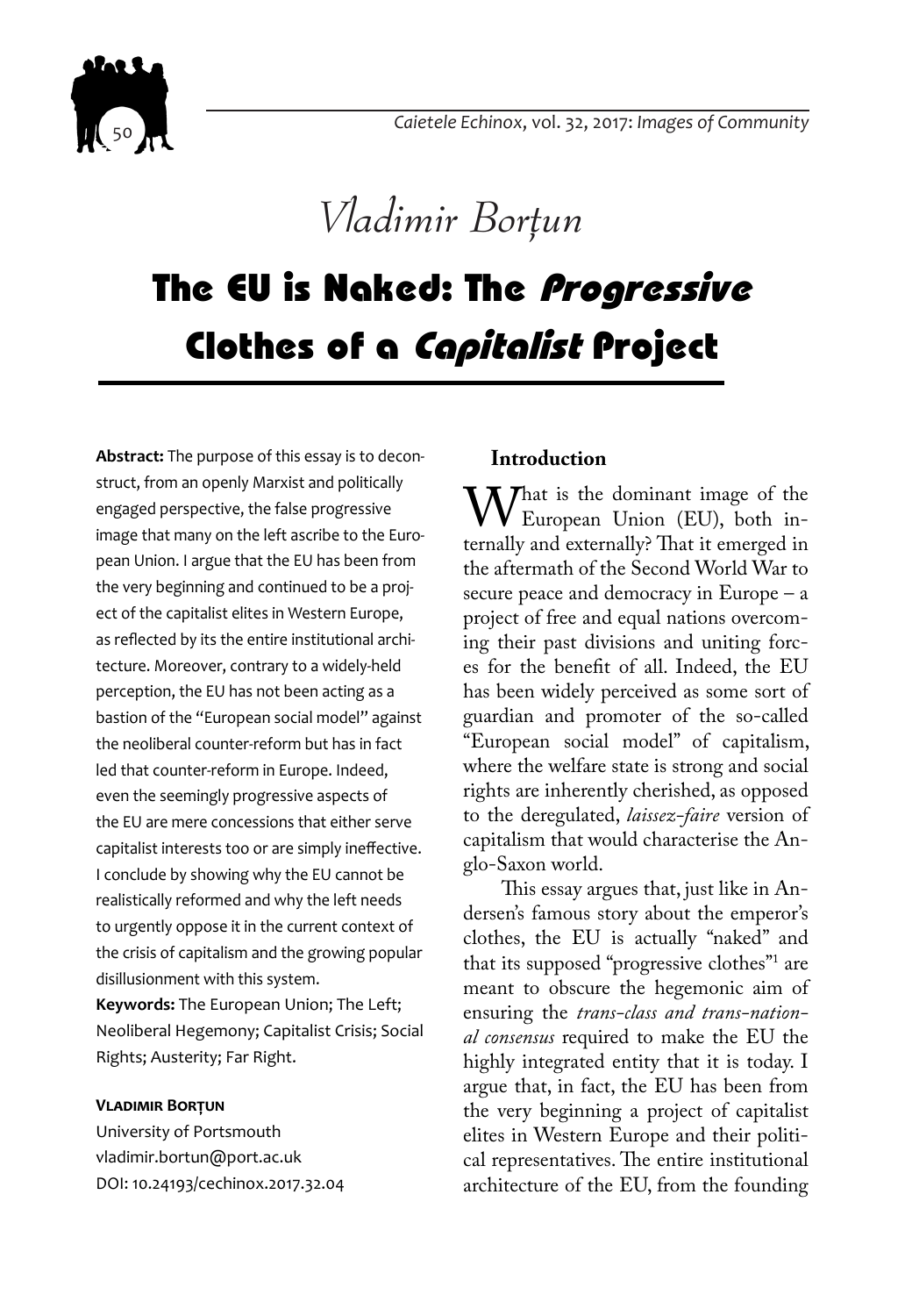

Treaty of Rome in 1957 to the highly-topical CETA and TTIP of today, reflects and reinforces that embedded class character of the EU.

Moreover, the EU proved to be very quick in endorsing the neoliberal counter-reform of the 1980s that started in the US and Britain rather than trying, as many still believe, to provide an alternative, more socially-oriented, route for capitalist globalisation. Indeed, the EU has been one of the main vehicles for American economic domination after the Second World War, ensuring a deep level of integration between American capitalism and European capitalism over the last decades, as reflected more recently in the state management of the 2007-2008 financial crisis that saw the Federal Reserve injecting cash in the US franchises of European banks.<sup>2</sup>

For precisely such reasons, the left and particularly the radical left initially opposed the creation and development of the EU. However, that opposition started to fade away in the 1970s and by the 1980s, all social democratic parties and most radical left parties in the member states had come to fundamentally endorse, albeit to various degrees, the process of European integration.3 Even today, despite the multiple structural crises faced by the EU – from the eurozone crisis to the resurgence of the far right to the so-called "refugee crisis"4 – there seems to be a continuous consensus on the left in the support for the EU, apart from a handful of communist and socialist parties openly calling for an exit (although their number might increase in the near future, as discussed in the last section of the essay).

This consensus has been recently illustrated by the debate around Brexit within the British left and beyond, where most left-wing groups and personalities – even among those positioning themselves on the radical left – called for a Remain vote. Their arguments reflected the entire mythology that the false progressive image of the EU is based on. On the one hand, there were those pointing out at workers' rights and free movement as progressive aspects of the EU that need to be defended.<sup>5</sup> Indeed, it was said that the EU is the best chance the left has in order to counter neoliberalism and (re)build a "social Europe." On the other hand, there were those acknowledging the current neoliberal and undemocratic character of the EU while arguing that it is better to try and reform the latter from within than revert to the anachronic (and potentially dangerous) framework of the nation-state. Their main argument was that the EU needs to be saved in order to preserve peace in Europe, even more so in the context of a resurgence of the populist and far right across the continent.<sup>6</sup>

In what follows, I will try, from an openly radical left perspective, to deconstruct these arguments and argue instead that the EU is fundamentally a capitalist project, why it cannot be otherwise, and why the left urgently needs to start building an alternative to both the EU and the re-emerging far right.

### **The EU is Not as Much about Peace as it is About Capitalism**

Nobody can honestly deny that securing<br>peace in Europe was indeed one of the<br>goals of establishing the European Steal and goals of establishing the European Steal and Coal Community in 1951, which would later develop into the European Union.7 But that has less to do with pacifism as such than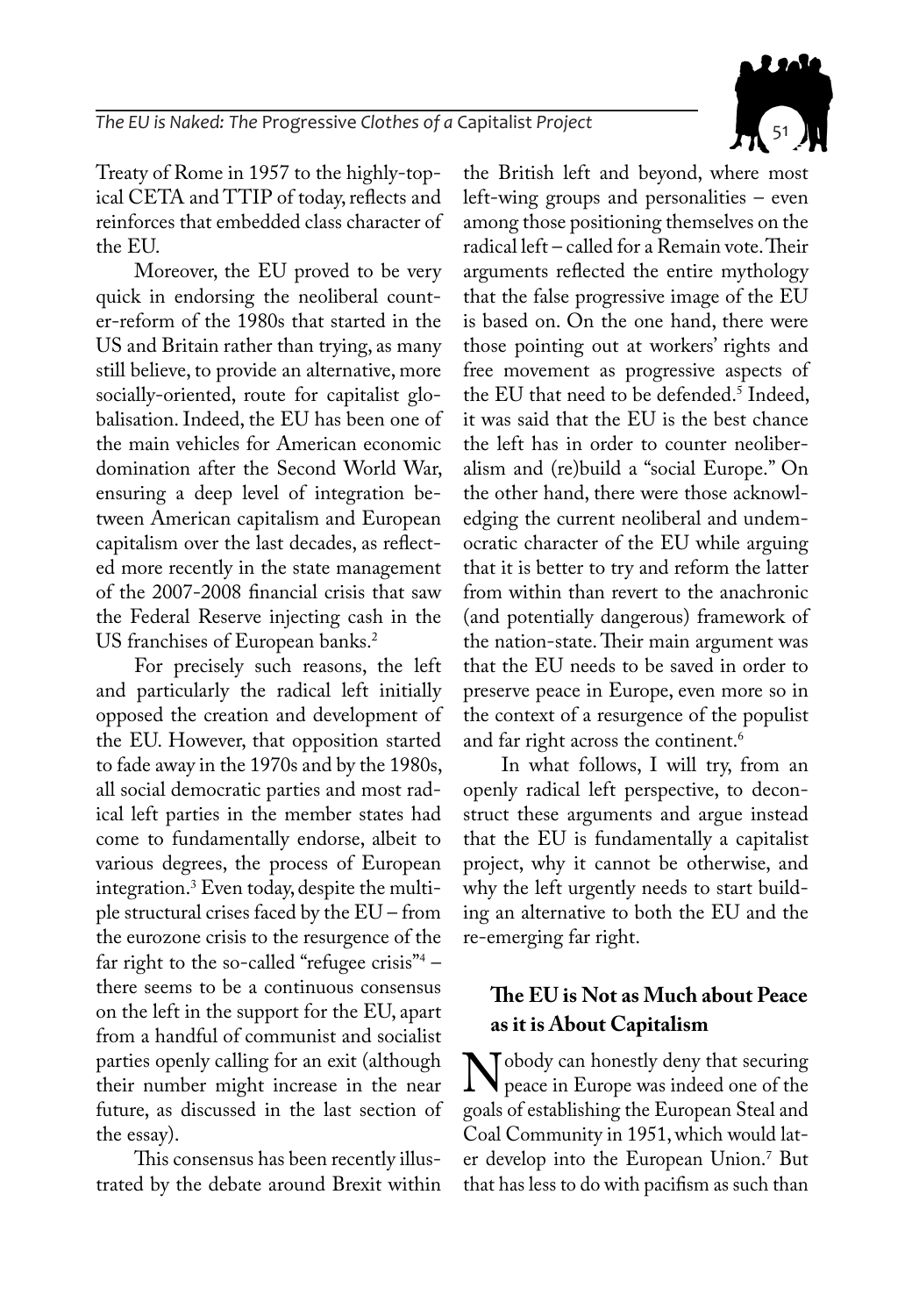

with capitalism: as a general rule, capitalists prefer peace to war, as peace is – with some obvious exceptions – more favourable to the maximisation of profits than war. War is a last resort for capitalist elites, that is, whenever the international competition between them over markets and resources cannot be confined in the limits of diplomatic foreign policy. So peace has always been secured, first and foremost, in order to secure and, indeed, increase the rate of profits.

However, the creation of the EU – largely carried out by right-wing political elites, by the way – also represented the realignment of Western European capitalism as a reaction to a range of major transformations in the post-WWII period:

1. The threat of communism in the immediate aftermath of the war, both from the East and from within Western European countries like France and Italy, where communist parties were particularly strong after the war, represented a compelling incentive for integration in Western Europe – in many ways, the EU came about as a counterbalance to the Eastern Bloc, for the benefit of both Western European powers and the American power alike.

2. The balance of class forces that resulted from the war in an economically ruined Europe compelled capitalist elites, fearful of a radical change, to make the historical tactical concession that was the welfare state (which has been rolled back over through the neoliberal counter-reform of the last thirty years) – it was better for the elites to give *something* rather than risk losing *everything*. But the profit losses that the welfare state entailed could be partly compensated for by creating a common European market that would dismantle, as stipulated by the founding Treaty of Rome of 1957, the national

barriers to the free circulation of capital, labour, products and services; and it did.

3. The EU was not only capital's transnational answer to the welfare state but also to the demise of European colonialism – five out of the six founding members of the EU (i.e. France, Germany, Italy, Belgium and the Netherlands) were former or soon-to-be former colonial powers, who found strength in unity (i.e. a deregulated common market) after losing their privileged access to cheap labour, resources and markets in Africa, Asia and the Caribbean.

4. After the Second World War, a strengthened US capitalism, with vast surpluses to export, became the main promoter of global economic liberalisation, as reflected in the emergence in less than a decade of an entire range of US-backed institutions such as the World Bank (1944), the International Monetary Fund (1944), the General Agreement on Tariffs and Trade (1947), the Organisation for European Economic Cooperation (1948) etc. The EU was an important piece in this emerging US-led free trade institutional framework, as American big corporations found it much easier to locate and do business across the newly founded European Common Market than having to deal with different national regulations of different countries. Thus, the EU was from the start a vehicle for the international expansion of US capitalism.

## **Preserving the "European Social Model" and Taming Neoliberalism?**

**EV** ven most of those who agree that the EU is fundamentally a capitalist project tend to believe that the EU stands for a ect tend to believe that the EU stands for a different type of capitalism. They rest upon the assumption that European capitalism is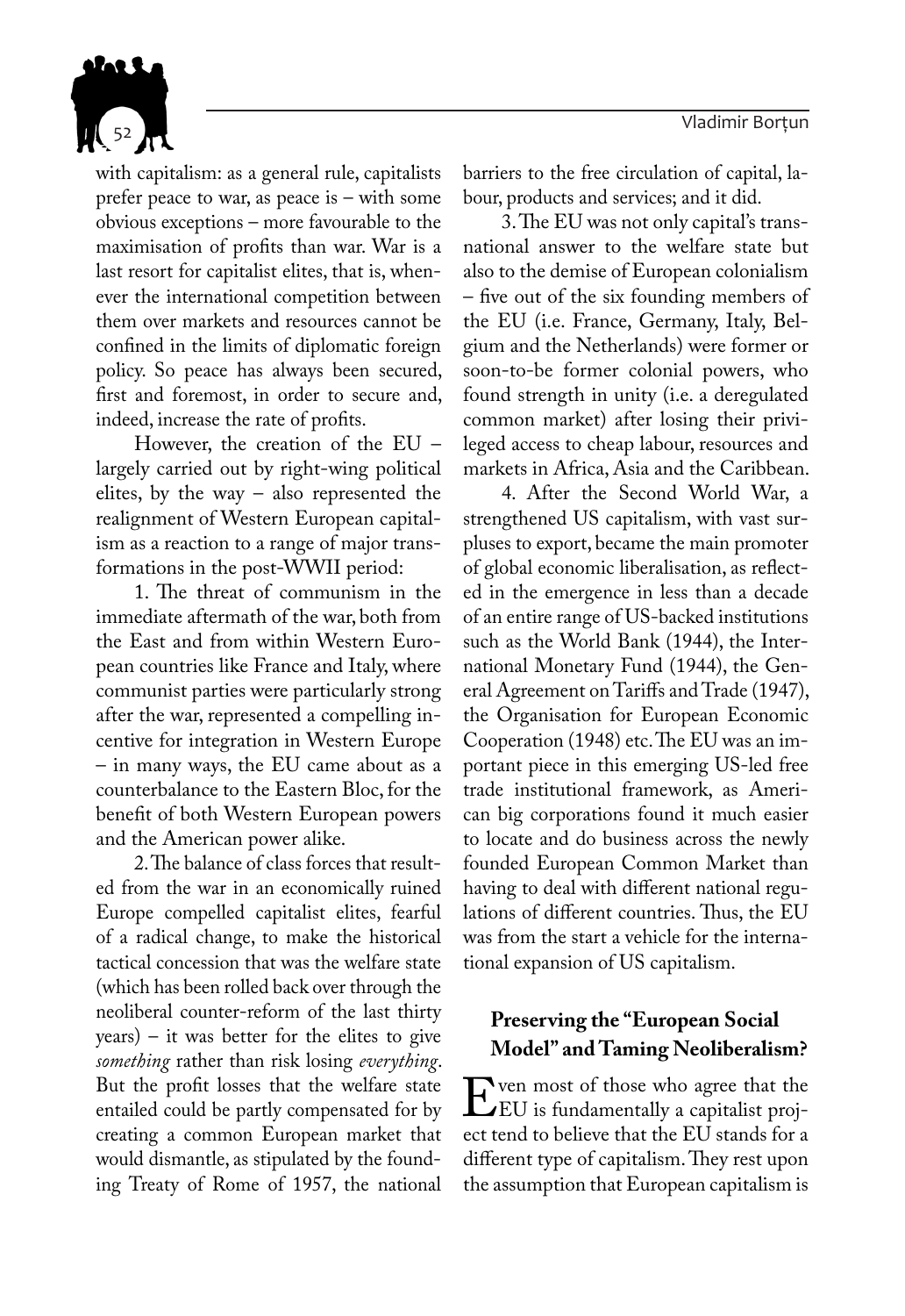

generally more "humane" and socially-oriented that the *laissez-faire* version of capitalism that prevails in the United States. More than that, they believe that the EU is defending this "European social model" against the neoliberal counter-reform that came from the other side of the Atlantic via Britain since the early 1980s.<sup>8</sup> Indeed, as said at the beginning, many left parties who had previously opposed European integration ended up endorsing it because they thought that social rights and public services could be better defended at a European level than in the neoliberalising national arenas.9 However, the reality is that, if anything, the EU has been used precisely to undermine rather than defend social rights and the welfare state. The EU is not a bulwark against "Anglo-Saxon neoliberalism" but has been in the vanguard of the neoliberal counter-reform in Europe over the past thirty years.

Probably nothing can illustrate better the neoliberal character of the EU as the Single European Market (SEM), arguably the very core of the EU as an economic union. It was established in 1986, in the aftermath of an international economic recession that was met with measures confirming neoliberalism as the new dominant paradigm in the West, including in the three most powerful member states of the EU, namely Germany, France and Britain. Indeed, it was the British prime minister Margaret Thatcher who provided the political momentum for the inception of the SEM at the 1984 Council meeting in Fontainebleau, where she called for the creation of a "genuine common market" in goods and services.10 Thus, in 1985 the European Council backed what would become the "constitution" of the SEM – the

*White Paper on Completing the Internal Market* drafted by Lord Cockfield, the European Commissioner for Internal Market and Services at the time and a former economic advisor of Thatcher herself.<sup>11</sup>

More importantly though, the White Paper echoed almost verbatim the proposals made by the European Round Table of Industrialists (ERT) in 1983 for the establishment of the single market.<sup>12</sup> Enough to say that the ERT, which comprises around 50 CEOs of some of the most important European corporations, is still today the most powerful big business lobby group in the EU. It should be no surprise, then, that the SEM entailed the removal of nearly 300 barriers to trade, thus becoming arguably the most deregulated transnational trade area in the world. This has obviously benefitted big companies that can afford entering a transnational market, while small and medium enterprises had to face new, stronger competition.

Indeed, this vast process of deregulation has been guaranteed from a legal point of view as early as 1979. Back then, in the seminal *Cassis de Dijon* case, the European Court of Justice (ECJ) forced the German state to accept the selling of a French liquor that had previously not complied with German regulations, thus setting the legal precedent for business interests overriding state sovereignty in the EU. Therefore, one of the main evils attributed to trade deals like the TTIP or CETA (whose dangers to environment, health, welfare and democracy are notorious by now<sup>13</sup>), namely the prerogative of corporations to sue states through unaccountable investment court systems, has been a core practice for decades in the EU, with the ECJ serving precisely the role of the investment court system.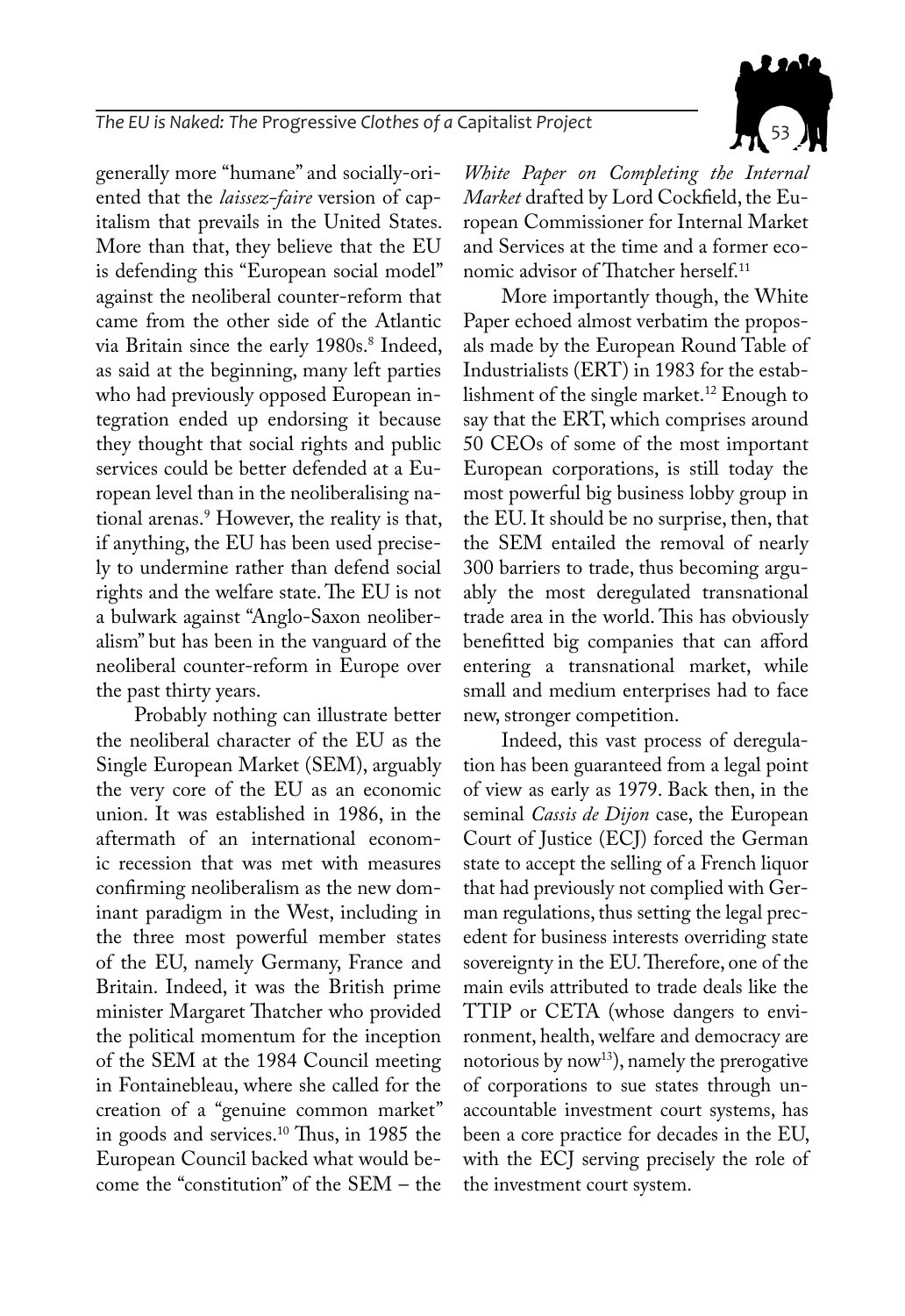54 Vladimir Borțun din Solid al II-lea din Solid Alexandrii Solid al II-lea din Solid Alexandrii Borțun din S



Liberalisation of products was carried out rather smoothly, on the basis of the so-called "mutual recognition principle," which means that any product legal in one member state must be recognised as such in any other member state. This basically set the EU-wide regulation for each product group at the lowest standard found in any of the member states, thus implicitly reducing the level of consumer protection. The liberalisation of services, however, proved more complicated, given that many of them were provided by the states themselves as public services. Thus, throughout the 1990s, several directives of the European Commission were adopted in order to push for the deregulation of specific public services, such as railways (1991), telecommunications (1990), electricity (1996), postal services (1997), and gas (1998). This process of liberalisation largely amounted to the privatisation of state-owned companies on the basis that they were infringing upon free competition and circulation of services – one of the cardinal tenets of neoliberalism. But, just like with other neoliberal tenets, this served the maximisation of profits for big business rather than enhancing genuine free competition and circulation of services. Thus, the breakdown of the so-called "state monopolies" did not lead to a free and competitive market but to a private oligopoly in each of those sectors. For instance, the electricity market in the EU is now dominated by merely three companies, one of which being, ironically enough, the state-owned Electricité de France…14

If the neoliberal consensus in the EU started with the SEM, then it was truly consolidated by the creation of the Economic and Monetary Union (EMU). More commonly known as the "eurozone," the EMU commenced with the 1992 Treaty of Maastricht and culminated with the introduction of the euro in 1999. Firstly, the convergence criteria that member states had to meet in order to become part of the EMU, particularly by limiting their public deficit and debt to 3% and 60% of the GDP respectively, practically put public spending into a straitjacket. How could states keep supporting their welfare systems with such restrictions on their spending powers – especially when the free flow of capital guaranteed by the SEM resulted in a "race to the bottom" of members states reducing corporate taxes and capping real wages to prevent big business from moving to "cheaper" countries? No wonder then that the 1990s were marked by substantial cuts in social services and public sector jobs across the EU.15

Secondly, the creation of a single currency saw member states ceding monetary powers to the European Central Bank (ECB). Thus, governments were deprived of the only means by which they could avoid budgetary cuts in reducing their public deficit and debt: using the national currency, either by devaluing it in order to boost exports or by simply printing more money. It meant that economies with structural trade deficits (i.e. countries that import more than they export) such as Greece or Spain could now reduce their deficits only by borrowing money from economies with structural trade surpluses (i.e. export-led economies) such as Germany or the Netherlands.<sup>16</sup> Thus commenced a relation of dependency between the Southern "periphery" and the Northern "core" of the EU, which set the ground for the eurozone crisis that started in 2009 and has yet no foreseeable conclusion.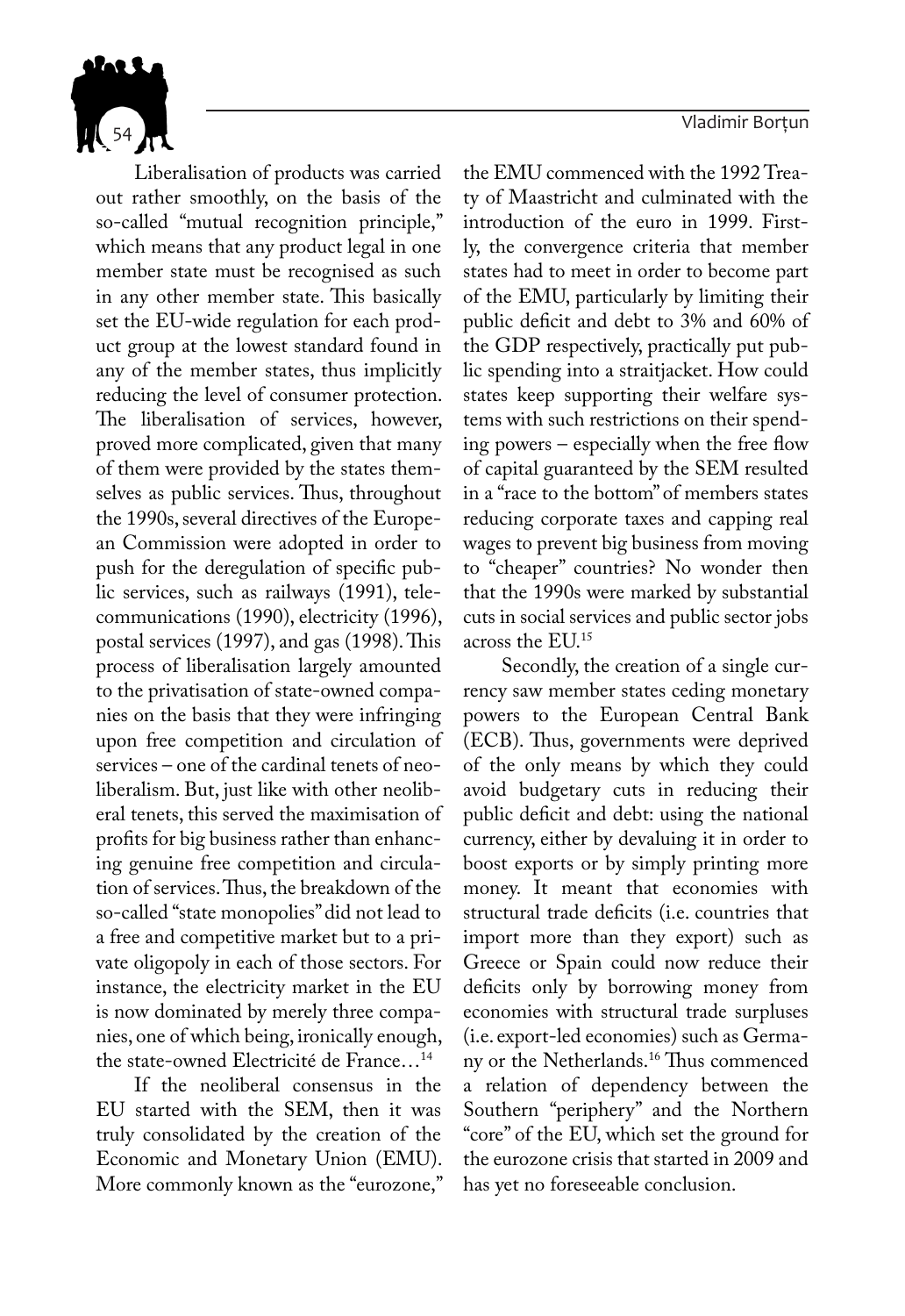Thirdly, the ECB itself is rather paradigmatic for the process of European integration as a whole: supposedly neutral, the ECB actually follows quite religiously a certain ideology, in particular the neoliberal dogma of price stability (which mainly favours big capital). This policy entailed keeping inflation at low levels, which in turn led to low economic growth rates, as higher inflation could have stimulated aggregate demand while higher budget deficits could have allowed for more public investment.17 Moreover, the ECB – which is coincidentally located in Frankfurt – was largely modelled on the German Federal Bank (renowned for its tight monetary discipline), thus enforcing the idea that the EU is not only a project of big capital but also crystallises the hegemonic ambitions of Germany and, more generally, of the Northern "core" over Southern and Eastern "peripheries"; which brings us to the next point of this essay.

## **Neither Fully European, Nor Truly a Union: the Imperialist Character of the EU**

The EU is often given as a prime ex-<br>ample of peaceful international coop-<br>eration and unity between countries that eration and unity between countries that used to be once at war. But the European unity embodied by the EU is simply the relative unity of European capitalist elites who realised that they can all benefit from a deregulated common market. But that unity is inherently limited, as competition between capitalists is inherent to capitalism. That is why Europe can never be truly united under capitalism, for international unity goes only as far as the common interests of capitalist elites go.

Moreover, as said already, the EU is not truly a European project, but a project of big capital from the European "core," that is, from the North-West of Europe: Germany, France, Britain, Scandinavia, Benelux, (Northern) Italy. The dependency relation outlined earlier, between the Northern core and the Southern periphery, was brought to the surface by the eurozone crisis that started in 2009. Born out of the aforementioned contradictions of the very design of the EMU, the crisis saw Southern member states such as Greece, Spain and Portugal bailing out the banks, mainly Northern European banks, through austerity measures demanded by the EU. Austerity was the way by which capitalists, and particularly capitalists from North-Western Europe, dealt with the crisis without sacrificing their profit rates, which resulted in the *socialisation of costs* – more simply put, ordinary people were forced to pay for a crisis they had nothing to do with.

However, austerity has failed dramatically, inflicting a severe social crisis that affected the most vulnerable groups in society, with huge unemployment rates across the Southern periphery, particularly among the youth, and with levels of poverty never witnessed since the end of the Second World War in a country like Greece.18 More than that though, austerity is increasingly proving to be a bankrupt strategy for capitalists themselves, as the shrinking of public spending and the longterm policy of low wages have decreased people's purchasing power, which in turn inevitably affects the rate of profits. In a nutshell, austerity was employed to protect profits, but its inescapable effect has been the stagnation of profits, if not worse. That is why capitalists would rather keep their

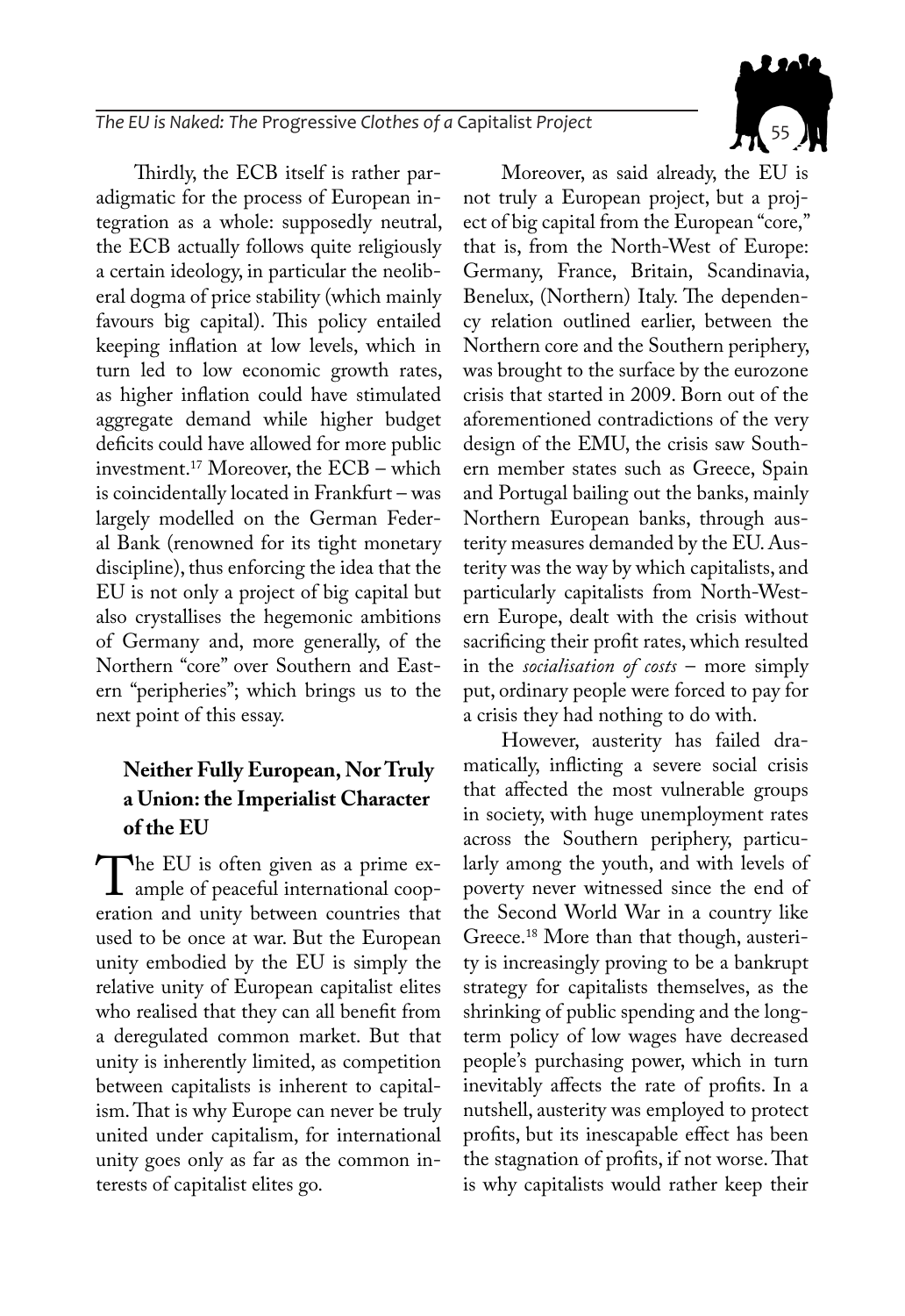<sup>56</sup> Vladimir Borțun



money in tax havens such as Panama rather than investing it in an economy where the demand is low and short-term profits are not guaranteed. In other words, capitalists are on strike, an investment strike, which means that there is no foreseeable prospect for the eurozone to escape its current stagnant growth rates.

This lack of prospects for economic revival is even deeper in countries in which austerity is there to stay despite its complete economic and social failure. In 2015, the Greek people gave the new left party Syriza two democratic mandates to break with the austerity consensus, firstly by electing them into government and then by overwhelmingly rejecting in a popular referendum the offer made to the new Greek government by the Eurogroup (the informal and yet very powerful gathering of the finance ministers of the eurozone). But democracy amounts to little in the EU when it clashes with the interests of big capital, crystallised in this case by its objective need to keep the austerity consensus going. As the President of the European Commission himself, Jean-Claude Juncker, said at the beginning of Syriza's mandate, "there can be no democratic choice against the European treaties."19 Of course not, for one country breaking away from the austerity consensus could have a devastating domino effect for those (still barely) benefitting from austerity.

Thus, the Syriza government was literally blackmailed into accepting a third bailout that will bring about even more cuts and privatisations, with the alternative being a shockingly hasty exit from the eurozone that would have probably entailed the collapse of the Greek economy. Of course, the exit from the eurozone is the

only way out of the neoliberal straitjacket imposed by the EU, but such an exit should not be on EU's terms and would have to be thoroughly planned, by preparing a genuine economic alternative and by building up the popular support needed for such an alternative, which the Syriza government failed to do. In any case, the neo-colonial treatment of Greece, which speaks volumes of both the pro-business and undemocratic nature of the EU, was perfectly summed up by Yanis Varoufakis, the Greek finance minister at the time, when he revealed in an interview what he had been told by his counterparts in one of the Eurogroup's meetings (quite blatantly controlled by Germany's Wolfgang Schäuble): "You're right in what you're saying, but we're going to crunch you anyway."20

But the EU is also engaged in more traditional forms of Western imperialism. Perhaps not many EU supporters are aware of the so-called "economic partnership agreements" between the EU and countries from Africa, the Caribbean and the Pacific (ACP). Following the Cotonou Agreement of 2000, the EU imposes certain conditions to the APC countries who wish to be granted aid and access to the EU's internal market. These conditions amount to neoliberal policies such as liberalisation of markets, elimination of tariffs on goods, and the deregulation of investments. It goes without saying that such policies substantially affect local manufacturing and agricultural sectors because of the influx of subsidised goods from the EU. Indeed, they deprive APC countries of a major source of revenue due to the removal of tariffs and virtually give a "freedom pass" to European multinationals operating there.<sup>21</sup> This economic imperialism alone should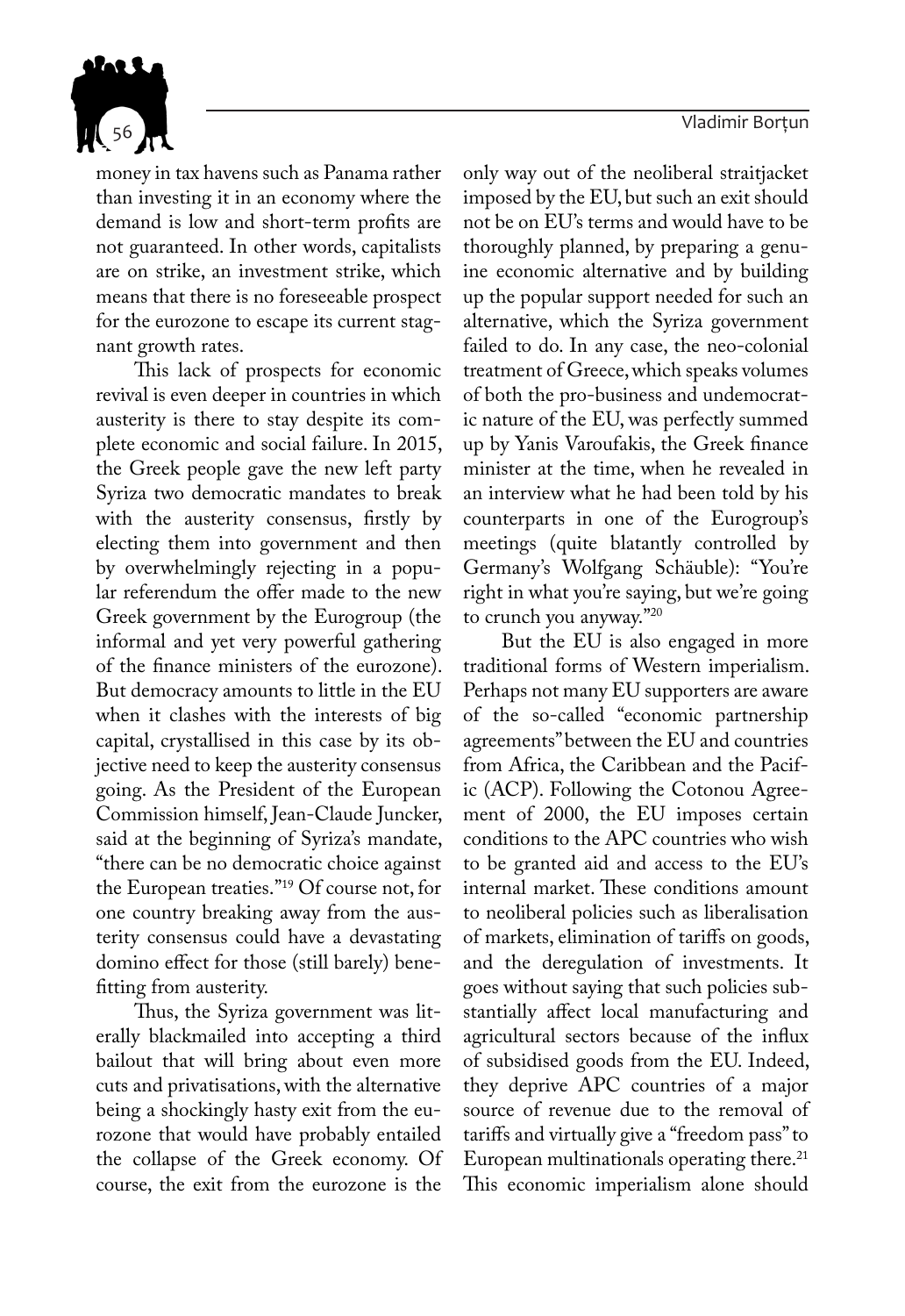

shatter any illusions one might have in the benevolent, internationalist character of the EU.

But then there is the elephant in the room: the utterly disgraceful mismanagement of the largest humanitarian crisis in Europe since the Second World War. Despite all its material wealth and claims to be a "normative power," the EU has not come up with a satisfactory and consistent solution to the "refugee crisis" that has been developing at and within its borders. On the contrary, its militaristic approach in the Mediterranean, where it cut its rescue missions, has allowed thousands of refugees and migrants to die at sea in the last couple of years.<sup>22</sup> The luckier ones still had to go through hell in trying to avoid barb wires, police brutality and far right violence (only showing, by the way, what kind of hell they must be running from). This appalling incapacity to adequately address this humanitarian crisis stems precisely from the fact that the EU is not this internationalist entity seeking democracy and peace, as many perceive it, but a transnational profit-making mechanism in the service of the economic elites.

#### **What about the Good Things about the EU Then?**

 $\bigcup_{\text{tive aspects about the EU, such as free}}^{\text{t course, there seem to be some positive aspects about the EU, such as free}}$ movement of citizens, subsidies for farmers, research grants or the European Employment Strategy. But let us see the forest from the trees: all these have been concessions within the limits of a fundamentally capitalist project and their obvious role was mainly to secure the relative political and popular consensus for that project. That is

how capitalism works – it buys off the social peace it needs to keep making profits, just like some gangsters give handouts to the people in the neighbourhood in order to secure their tacit loyalty. In times of economic prosperity, these concessions can grow to the extent that the system might seem truly reformable. However, crises are inherent to capitalism and whenever a crisis comes about, concessions make way to reveal the true nature of the system in all its naked ferocity – the maximisation of profits for a handful of people; and the eurozone crisis has been a painful illustration of that.

Moreover, in the case of the EU, many concessions are, to a certain extent, pro-capital policies in disguise, such as the subsidies for farmers, of which 80% go to only 20% of the "farms" in the EU, including agro-industrial multinationals like Nestlé or Campina.<sup>23</sup> But the most obvious example is freedom of movement, which has its inherent benefits for ordinary people but was first and foremost set up to facilitate *social dumping*: the transfer of cheap labour from one member state to another. Thus, freedom of movement has been used by capital to pay lower wages and limit workers' rights, once again with the explicit institutional backing of the European Commission (see the 1996 Posted Workers Directive) and of the European Court of Justice (see the 2007 "Rosella" and "Laval" cases<sup>24</sup>). Any left worthy of its name should address this problem straightforwardly rather than avoiding it for the fear of being labelled as "racist."

Then there is what we could call pseudo-concessions – apparently progressive EU policies that are utterly ineffective. Perhaps the prime example is the European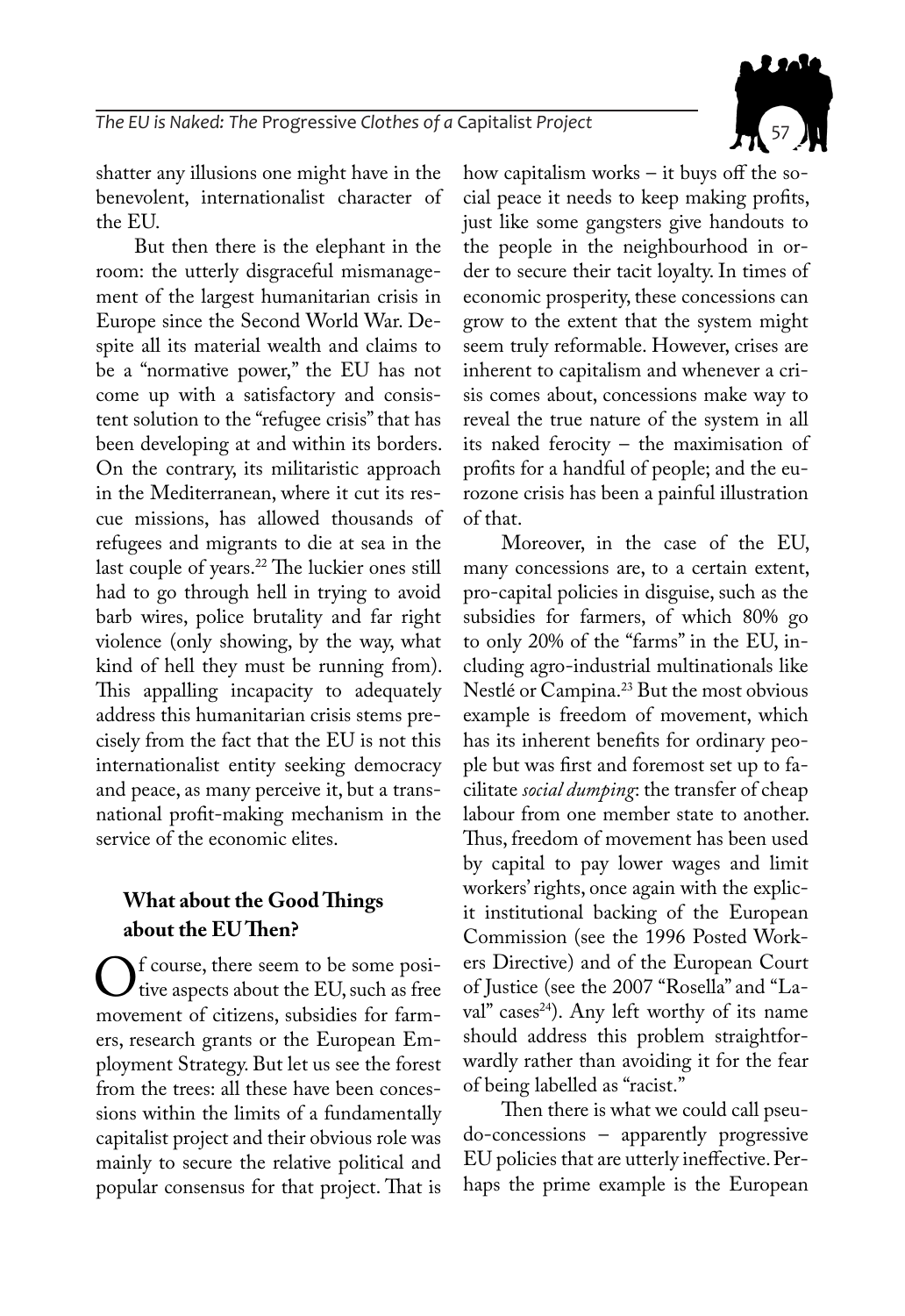58 Vladimir Borțun din Solid al II-lea din Solid Alexandrii Solid Alexandrii Solid Alexandrii Solid Alexandrii<br>1989 - Johann Solid Alexandrii Solid Alexandrii Solid Alexandrii Solid Alexandrii Solid Alexandrii Solid Alexa



Employment Strategy, which only gives recommendations to member states on tackling unemployment. But unlike the public deficit and debt thresholds mentioned earlier, which member states get penalised for not complying with, those recommendations are not binding at all, thus practically leaving each member state to deal with unemployment on its own.<sup>25</sup> But how can they do that effectively when the EMU has limited their public spending powers in the ways described above? And when the free circulation of capital and labour, which enables companies to move their business wherever the taxes are lower or to import cheap labour from abroad, compels states to decrease their taxes and deregulate labour legislations? It is like taking the fishing stick off the fisherman and then ask him to go to catch some fish.

### **Just like Capitalism, the EU Cannot Be Reformed**

M any people on the left might gener-<br>the points raised so far but still believe that the points raised so far, but still believe that the EU can be reformed and put to the service of us all. They do not give much detail of how that might be achieved politically, but merely suggest, at best, that what we need is more left-wing governments, most crucially in Germany, in order to change the balance of forces and thus move the EU away from its neoliberal and undemocratic policies.26 This is an old argument that most on the left have been putting forward for the last thirty years or more. It rests on the wrong assumption that the EU is a neutral playing field, where the policy agenda and decision-making process depend on the existing balance of political forces.

In fact, as I have been arguing throughout this essay, the EU has been founded, shaped and developed in the service of big capital. Thus, those neoliberal and undemocratic policies are not simply a result of the past or present balance of forces, but stem from all the treaties, directives and policies that have forged the legal and institutional architecture of the EU over the last sixty years. The EU is not just another good idea that went wrong and can be redressed; it is a bad idea that went very well, so far, for the capitalist interests for which it was created (although the ongoing eurozone crisis has put that under question, a question that does not seem to have a satisfactory answer on the behalf of the establishment). The EU cannot be structurally reformed, and to believe the opposite is nothing but the expression of the old illusion that capitalism can be structurally reformed.

But let us imagine, for the sake of the argument, that the capitalist character of the EU could be changed by changing the balance of forces. That could be achieved only by modifying the two fundamental treaties of the EU – the Treaty on the Functioning of the European Union and the Treaty on European Union. The only way to modify the treaties is through unanimity in the Council of the EU, while the secondary legislation can be modified either by the Commission – the undemocratic body that has pushed the most for neoliberalisation in Europe and whose current president, Jean-Claude Juncker, is one of the main architects of corporate tax evasion in the EU – or again by unanimity in the Council. The Council is made of the executive governments of all member states. That means that we would need 28 left-wing governments ready for change in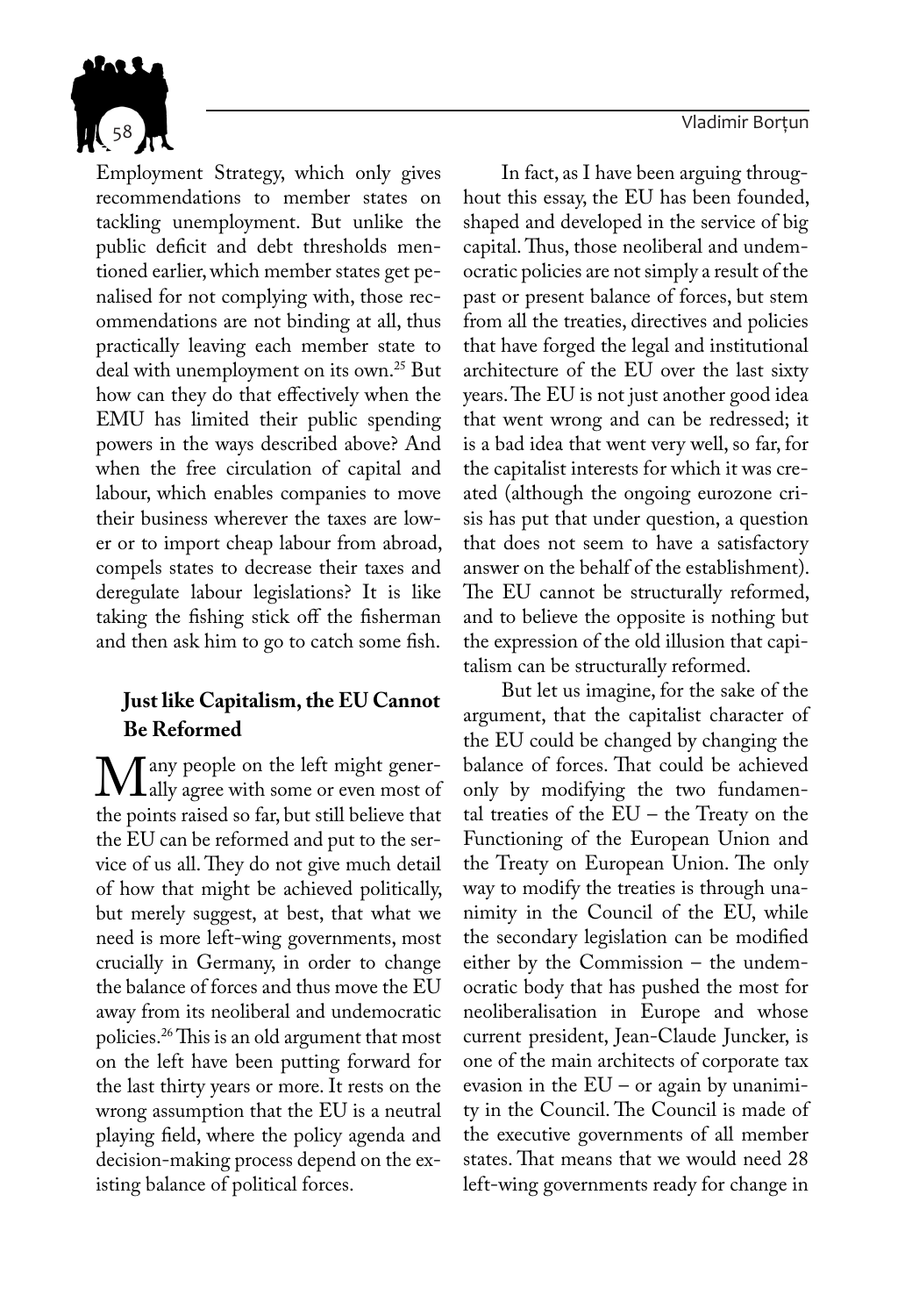

order to reform the EU in a progressive direction!27 And by "left" we mean forces to the left of the right-wing social democracy embodied by the likes of French "socialists" or German social democrats. For let us remember that, at the turn of the century, 13 member states out of 15 had social democratic governments, and yet there was no significant move towards any kind of "social Europe."

#### **Epilogue: What is the Left to Do?**

I have tried in this essay to debunk from<br>a socialist and anti-capitalist perspective<br>the arguments that the left itself brings the arguments that the left itself brings in support of the EU. The fact that this perspective is still rather marginal within the broader left in 2017, after decades of neoliberal, undemocratic and neo-colonial policies on the behalf of the EU, only shows how deep the ideological self-colonisation of much of this left runs and how strong the cultural hegemony of neoliberal capitalism still is, despite its decade-long crisis. How exactly the left's deluded endorsement of a capitalist project came about and has survived for such a long time deserves a separate investigation of its own. But I can recall an episode from *CSI Las Vegas*, where a serial abductor and murderer tells the detectives questioning him that the best way to subdue your victim is by giving them some shred of hope, and they will do whatever you want. This is what happened, essentially, with the EU and the left, where the hope has been the promise of a "social Europe" that would oppose the neoliberal counter-reform, a promise which never came true but on the contrary: the EU proved to be at the forefront of that counter-reform.

Nevertheless, the perspective outlined in this text is becoming today increasingly popular within the more radical circles of the European left. Thus, while some (like TUSC in the UK or the Spanish Communist Party, once one of the main representatives of the "EuroLeft") are calling for an immediate exit from the EU, others (particularly within the left-wing currents of Podemos and the Portuguese Left Bloc, but also in traditionally pro-EU parties like Die Linke) are proposing a strategy of disobedience with the EU's treaties that would allow time for the preparation of an exit plan.

Briefly put, such a plan would entail, firstly, the introduction of capital controls and the nationalisation of banks. Then, as a new currency is set in, the state would have to temporarily organise the distribution of basic goods such as food and medicine to ensure that the basic needs of all are met. While the initial weakness of the new currency would affect savings and small businesses, it would also boost exports. Indeed, after a few months of recession, the economy would be revived by large public investments on the behalf of a state now freed from the neoliberal straitjacket imposed by the EU.28 Indeed, that would be a great opportunity for taking the economy under public democratic control and put it to the service of all. It is true, an exit would be no easy job, but it could open, at least, the prospects for genuine economic growth and restoration of social rights, which is not at all the case as things stand now in austerity-ridden countries like Greece or Spain.

However, some of those on the left who do concede that the EU is not only neoliberal and undemocratic but also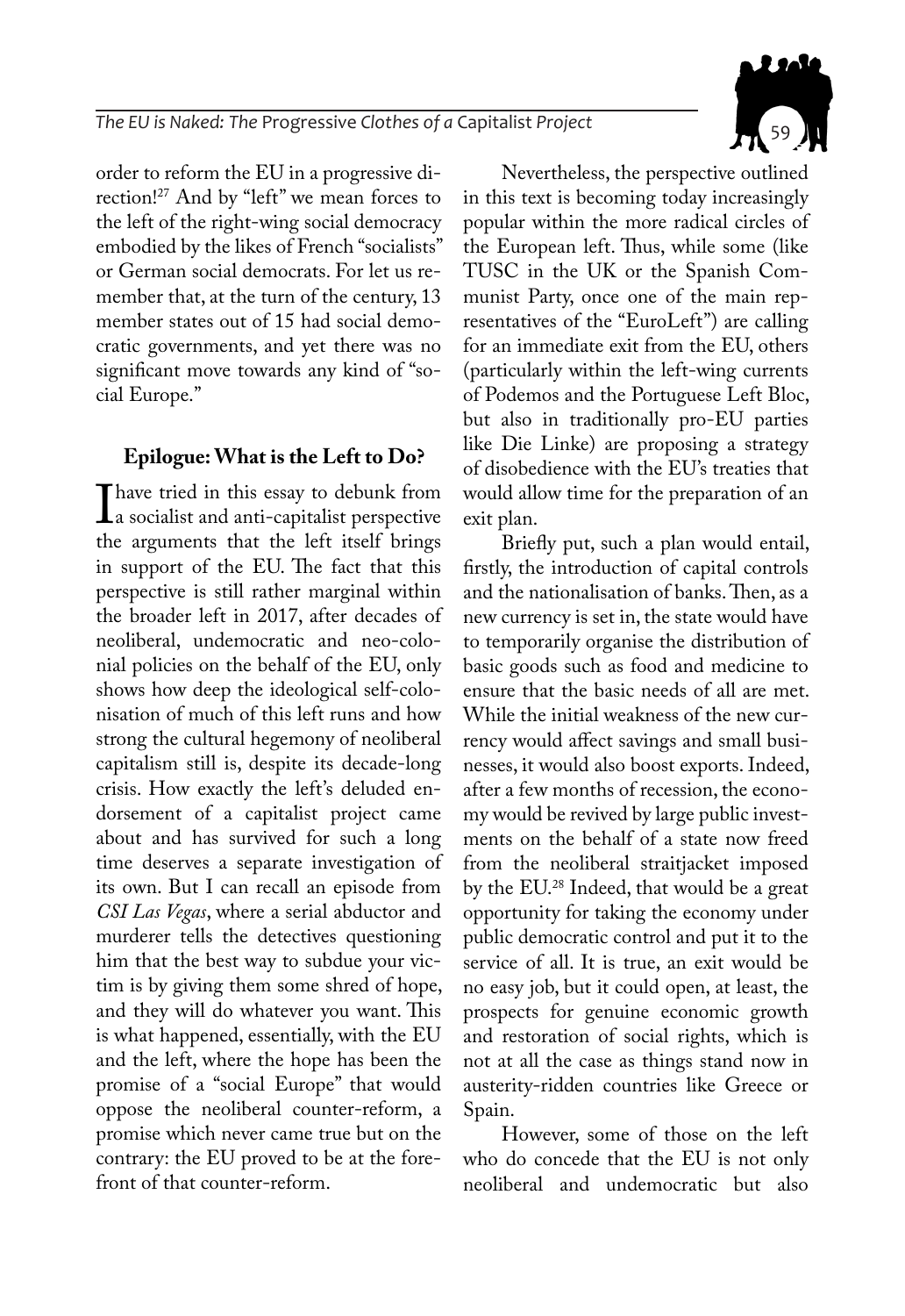<sup>60</sup> Vladimir Borțun



utterly unreformable believe that this is not the right time for the left to call for an exit, given the resurgence of the populist and far right across the continent.<sup>29</sup> As compelling as this argument might sound, that alarming resurgence builds on the people's disillusionment with a capitalist system in crisis, a system embodied by the EU, the political elites supporting it and the big business benefitting from it. It is the neoliberal policies and undemocratic character of the EU that have partly alienated vast sections of the working class all across Europe, including Britain. It is the structural unemployment, low wages and sell off of public services that the EU and neoliberal capitalism in general have tirelessly promoted which sit at the core of people's growing Euroscepticism.

The fact that this Euroscepticism is often expressed in nationalist and even xenophobic terms is mainly because it is the nationalist and xenophobic narrative that has become, with inestimable help from the media, one of the prominent forms of expression of anti-establishment anger. So, yes, it is the far right that might have mainly benefitted so far from the crisis of the EU and of the capitalist establishment in general. But that has less to do with a supposed popular appetite for the false alternative that this right represents than with the mainstream left's failure to put forward a class-based narrative against the EU and thus become the alternative that people are looking for. Instead, this left is defending the very status quo it should oppose, pleading for its reformation from within – an old plead that has failed systematically and always will.

Indeed, if we really want to draw parallels with the 1920s and 1930s, then let us remember that fascist parties came to power during another structural crisis of capitalism largely because the left had failed to truly confront capitalism when it had the chance. Both the reformist social democrats and the Stalin-controlled communist parties of the time failed to pose a genuine alternative to capitalism and to prove their readiness in taking power to implement that alternative. That is what made the fascists in Italy, Germany and elsewhere look truly "revolutionary" and give people the illusion that they were the only "radical alternative" to the status quo. We all know what followed and yet so many on the left today seem to not have understood the lesson of that historical tragedy. Amidst the ongoing crisis of the capitalist EU and of the growing popular dissatisfaction with it, do we want to let the far right present itself once again as the only "alternative" out there? Or should the left become that alternative that people are waiting for and that the world in general objectively needs? The EU must be opposed, therefore, not despite but precisely *because* of the far right.

Finally, how could that alternative look like? Obviously, it would not mean reverting to the self-sufficiency of the nation state, which is neither possible, nor desirable. The alternative can only be internationalist and would entail the formation of a united front of left-wing governments, who would come to power precisely based on breaking away with austerity, with the EU and with neoliberal capitalism in general, particularly in the Southern periphery. As the revolutionary upheaval would spread across Europe, more left-wing governments could come to power in other countries and subsequently join such an alternative Europe – a truly united, socialist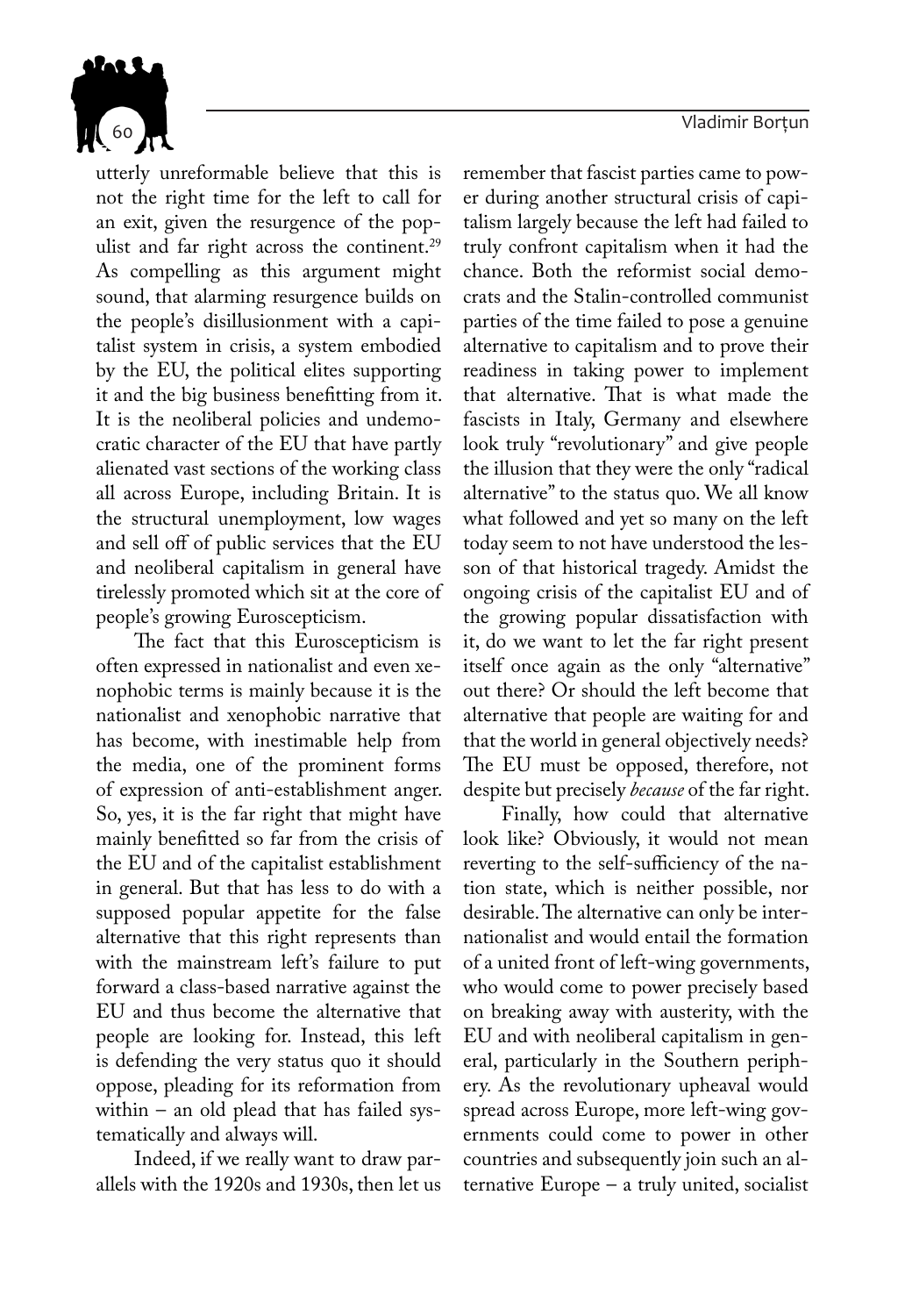

and internationalist Europe, where the economy would be put at the service of all of us and where a genuine democracy would enable people to participate directly in the decision-making process. It might sound like a utopia, I know, but it is certainly more realistic than trying to curb

the resurgence of right-wing nationalism by defending the very capitalist status quo that has made that resurgence possible in the first place. The true realists today are not those who merely want to reform the system, but those who are ready to overcome it and build a better one.

## **Bibliography**

Sam Aaronovitch and John Grahl, "Building on Maastricht," in Peter Gowan and Perry Anderson (eds.), *The Question of Europe*, London, Verso, 1997, pp. 178-202

Kwesi Adabunu, "Why African-Caribbean should vote for a left exit from the EU," *Counterfire*, 15 June 2016, http://www.counterfire.org/articles/opinion/18383-why-african-caribbeans-should-vote-for-a-leftexit-from-the-eu

Another Europe is Possible, http://www.anothereurope.org/

"Arguments for and against the Common Agricultural Policy," *Debating Europe*, http://www.debatingeurope.eu/focus/argu ments-for-and-against-the-common-agricultural-policy/#.WHuhKtLJyiQ

Luciana Castellina, "The European Community: Opportunity or Negative Conditioning? The Impact of the Integration Process on the Left," *Socialism in the World*, no. 66, 1988, pp. 26-33

Corporate Europe Observatory, *TTIP leaks highlight the dangers of regulatory cooperation*, 12 May 2016, https://corporateeurope.org/international-trade/2016/05/ttip-leaks-highlight-dangers-regulatory-cooperation

Richard Dunphy, *Contesting capitalism? Left parties and European integration*, Manchester, Manchester University Press, 2004

Kate Ferguson, "EU leaders 'killing migrants by neglect' after cutting Mediterranean rescue missions," *The Independent*, 17 April 2016, http://www.independent.co.uk/news/world/europe/eu-leaders-killing-migrants-by-neglect-after-cutting-mediterranean-rescue-missions-a6988326.html

Christoph Hermann, "Neoliberalism in the European Union," *Studies in Political Economy*, no. 79, 2007, pp. 70-71

Gavin Hewitt, "Greece: the dangerous game," on BBC News website, 1 February 2015, http://www.bbc. co.uk/news/world-europe-31082656

Kate Hudson, *European communism since 1989*, Macmillan, Basingstoke, 2000

Rich Ibbetson, "The reluctant left-wing case for Remain (for now)," *Huffington Post*, 21 June 2016, http://www.huffingtonpost.co.uk/rich-ibbetson/eu-referendum\_b\_10526944.html

Harry Lambert, "Yanis Varoufakis full transcript: our battle to save Greece," *New Statesman*, 13 July 2015, http://www.newstatesman.com/world-affairs/2015/07/yanis-varoufakis-full-transcript-our-battle-save-greece Costas Lapavitsas, "The case for Grexit," *Le Monde Diplomatique*, July 2015, http://mondediplo. com/2015/07/02greece

Danny Nicol, "Is another Europe possible?," on the website of the UK Constitutional Law Association, 29 February 2016, https://ukconstitutionallaw.org/2016/02/29/danny-nicol-is-another-europe-possible/

Thomas I. Palley, "Europe's crisis without end: the consequences of neoliberalism," *Contributions to political economy*, no. 32, 2013, pp. 29-50

Leo Panitch, Sam Gindin and Scott M. Aquanno, "American empire and the relative autonomy of European capitalism," *Competition & Change*, vol. 19, no. 2, 2015, pp. 113–128

Harry Leslie Smith, "There can be no lasting peace in Europe unless we stay united and vote Remain," *Daily Mirror*, 19 June 2016, http://www.mirror.co.uk/news/uk-news/can-no-lasting-peace-europe-8233023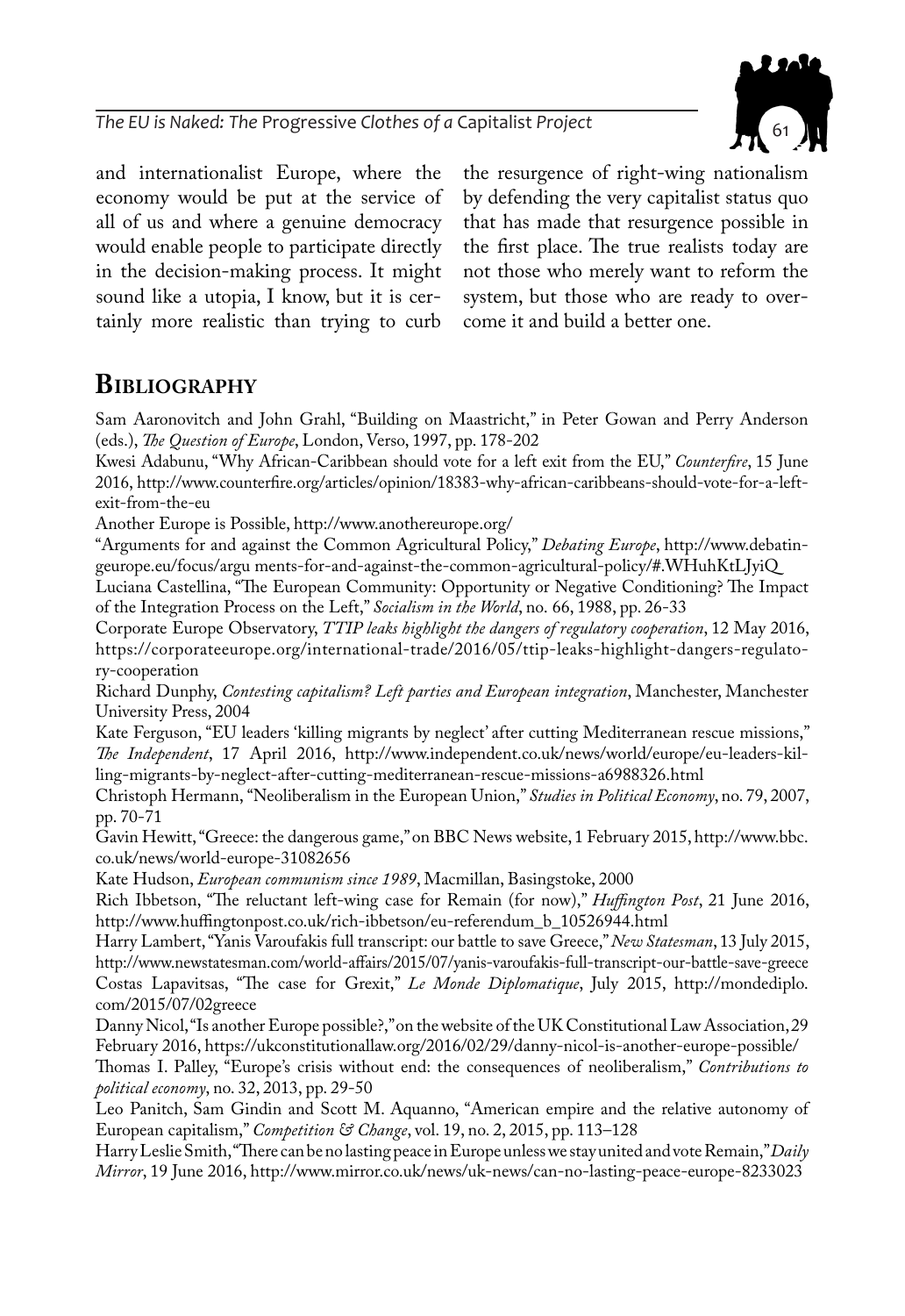

Joseph Stiglitz, "Europe's austerity zombies," on CNBC website, 30 September 2014, http://www.cnbc. com/2014/09/30/europes-austerity-zombiescommentary.html

Margaret Thatcher, "Europe: The Future," paper presented to the European Council, Fontainebleau, 25-26 June 1984

*The Guardian* editorial, "The Guardian view on the EU referendum: keep connected and inclusive, not angry and isolated," *The Guardian*, 20 June 2016, https://www.theguardian.com/commentisfree/2016/jun/20/ the-guardian-view-on-the-eu-referendum-keep-connected-and-inclusive-not-angry-and-isolated

Michael Whittall, "Unions fear ECJ ruling in Laval case could lead to social dumping, " *European Foundation for the Improvement of Living and Working Conditions*, 24 February 2008, http://www.eurofound. europa.eu/observatories/eurwork/articles/unions-fear-ecj-ruling-in-laval-case-could-lead-to-socialdumping

Lawrence Wilde, *Modern European socialism*, Aldershot, Dartmouth Publishing, 1994

## **NOTES**

**1.** Due to the limited scope of this paper, the multi-faceted building process of this false image of the EU and the roles played in that process by the EU institutions, national political actors, business, lobbyists, trade unions, NGOs, mass media, and academia shall not be discussed here. The present paper merely aims to provide the starting points for a deconstruction of the EU's progressive image from a Marxist point of view.

**2.** Leo Panitch, Sam Gindin and Scott M. Aquanno, "American empire and the relative autonomy of European capitalism," *Competition & Change*, vol. 19, no. 2, 2015, pp. 113–128.

**3.** Richard Dunphy, *Contesting capitalism? Left parties and European integration*, Manchester, Manchester University Press, 2004.

**4.** The commas are meant to indicate that there is no genuine crisis of refugees in Europe, given the small number of refugees relative to the scale and wealth of the European Union (in Lebanon, for instance, which currently hosts over 2 million refugees, we can talk indeed of a refugee crisis). The element of crisis stems from the EU's failure to provide a unitary and satisfactory plan to help people fleeing war, persecution and famine.

**5.***The Guardian* editorial, "The Guardian view on the EU referendum: keep connected and inclusive, not angry and isolated," *The Guardian*, 20 June 2016, https://www.theguardian.com/commentisfree/2016/ jun/20/the-guardian-view-on-the-eu-referendum-keep-connected-and-inclusive-not-angry-and-isolated.

**6.** Harry Leslie Smith, "There can be no lasting peace in Europe unless we stay united and vote Remain," *Daily Mirror*, 19 June 2016, http://www.mirror.co.uk/news/uk-news/can-no-lasting-peace-europe-8233023. **7.** The European Steel and Coal Community would become the European Economic Community in 1957 and then finally the European Union in 1993, but for the sake of brevity I will simply refer to all these stages of European integration as "the EU".

**8.**Luciana Castellina, "The European Community: Opportunity or Negative Conditioning? The Impact of the Integration Process on the Left," *Socialism in the World*, no. 66, 1988, p. 26-33; Lawrence Wilde, *Modern European socialism*, Aldershot, Dartmouth Publishing, 1994; Sam Aaronovitch and John Grahl, "Building on Maastricht," in Peter Gowan and Perry Anderson (eds.), *The Question of Europe*, London, Verso, 1997, pp. 178-202.

**9.** Richard Dunphy, *op. cit.*, pp. 4-5.

**10.** Margaret Thatcher, "Europe: The Future," paper presented to the European Council, Fontainebleau, 25–26 June 1984.

**11.** Indeed, 13 of the 16 European Commissioners for Internal Market and Services from 1958 till today have been members of right-wing parties, which is rather telling of the ideological character of the EU.